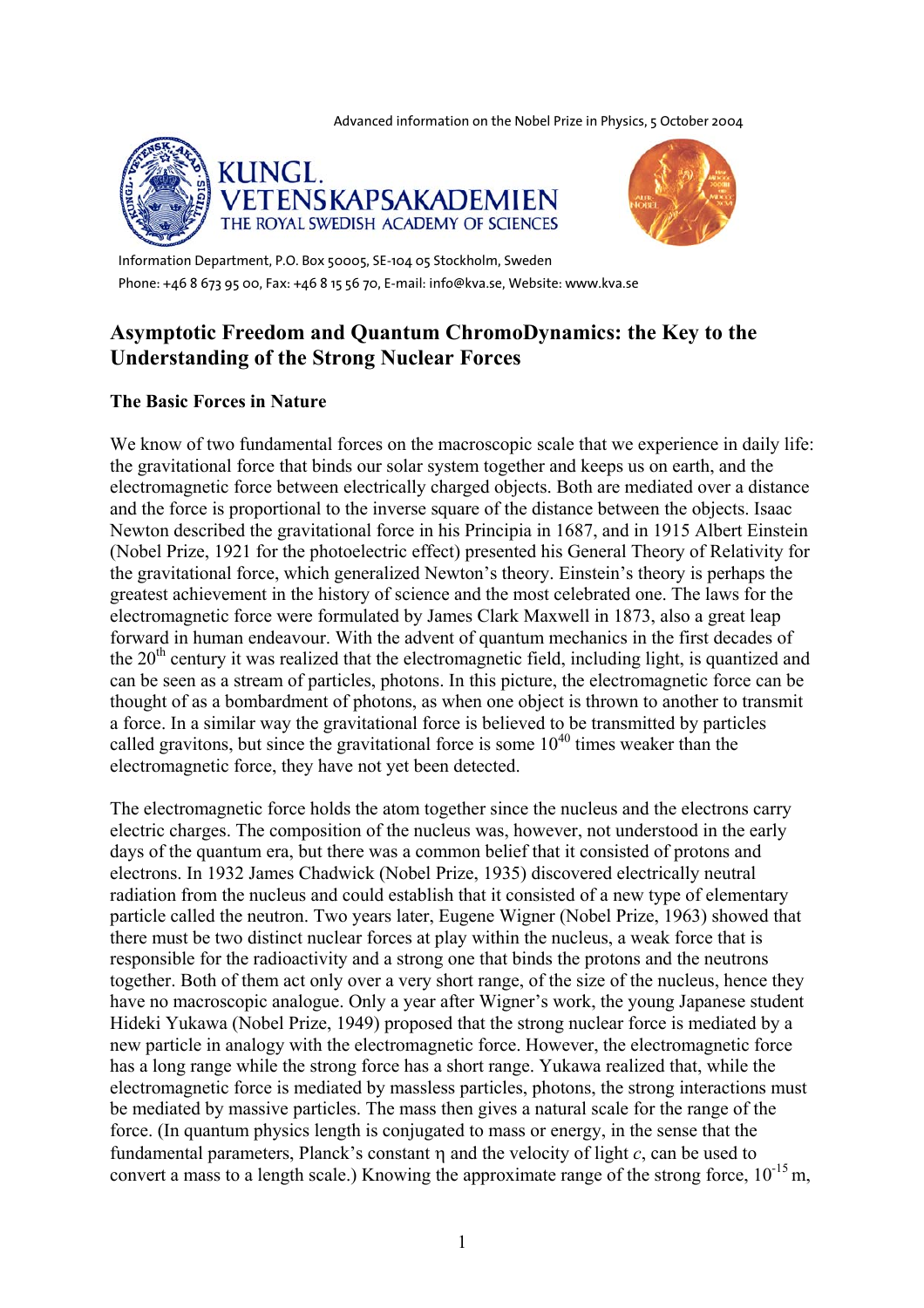Yukawa estimated the mass of the particle, which was to be named the pion, as 100–200 MeV/ $c^2$ . Only one year after Yukawa's work a particle in that mass range was discovered in cosmic rays by Carl Anderson (Nobel Prize, 1936), but later it was understood that this particle had too weak an interaction to be the pion. Instead, it was a heavy version of the electron, the muon. The pion was not discovered until after the Second World War, in 1947, by Cecil Powell (Nobel Prize, 1950).

## **Quantum Electrodynamics**

During the Second World War and the years thereafter, Quantum Electrodynamics (QED) was developed. The key physicists here were Richard Feynman, Julian Schwinger, Sin-itiro Tomonaga (Nobel Prize, 1965) and Freeman Dyson. They showed that a (seemingly) consistent quantum theory could be formulated for the electromagnetic force. In particular they showed that a systematic perturbation expansion could be defined. This means that the amplitude for scattering between electrically charged particles can be written as an expansion in powers of the fine structure constant,  $\alpha_{em}$ , which is a measure of the strength of the electric force. When computing these terms, most of them are found to be infinite. There is, however, a unique way to absorb all the infinities. This is done by interpreting them as contributions to the electron mass, its charge and to the norm of its wave function. By letting these parameters be free, it is possible to define finite values to each order in the expansion that can be compared with the experiments. The parameters are said to be renormalized. A quantum field theory in which only a finite number of parameters need be renormalized to define a finite perturbation expansion is called a renormalizable theory. Richard Feynman introduced a very useful diagrammatical formulation that was to be used routinely in all perturbative calculations, the Feynman diagrams. To each particle he introduced a propagator describing the free propagation of the particle. The specific theory then defines the interaction vertices, which are combined with propagators to build a specific diagram. In QED there are two propagators,

one for the electron

and one for the photon

There is one type of vertex.

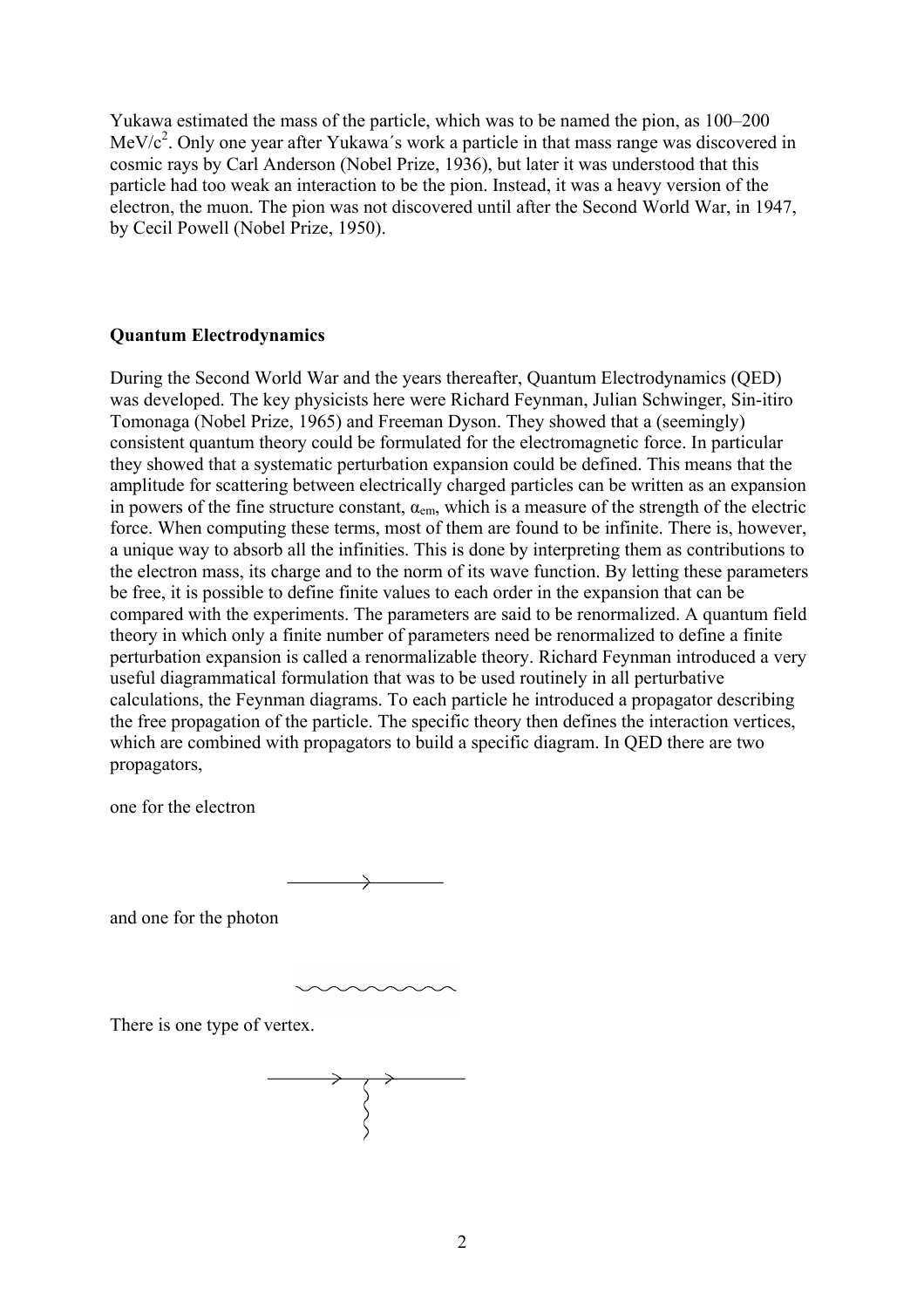Feynman also introduced the rule that a particle going backwards in time corresponds to an antiparticle going forward in time (hence the arrow on the electron line). The theory also describes the scattering of positrons.

For every propagator and vertex there is an analytic expression and there are definite rules for constructing a diagram. The momenta are conserved in a vertex and if there is a loop in a diagram the momentum has to be integrated. This is the root of divergences. With these rules it is possible to construct an infinite series of ever more complicated diagrams for a scattering amplitude. Consider the scattering of one electron off another electron. This is given by the following diagram:



These divergences had been known since the early 1930s . It was argued at the time that they were effects from other interactions and that they would disappear when all interactions were taken into account. It was a scientific sensation when it was shown that QED by itself could handle the divergences. The perturbation calculations were also shown to give extremely exact results. One helpful factor is the smallness of the expansion parameter,  $\alpha$ , the so-called fine structure constant. The Lamb shift in hydrogen could, for, example be computed to a very high degree of accuracy to find precise agreement with the experiment (Willis Lamb, Nobel Prize, 1955).

Relativistic quantum electrodynamics is described by a four-vector potential field in which the time component has a negative norm relative to the space components. In 1929 Hermann Weyl constructed a *gauge invariant* formulation of the theory by introducing a local symmetry into the theory. This symmetry is the local change of the phase of the electron wave function, which cannot be gauged (measured). It is called abelian since this symmetry group is commutative, abelian. The symmetry leads to redundancy of the time and the longitudinal components of the electromagnetic field, and the physical degrees of freedom are carried only by the transverse components. The key to proving the renormalizability of QED was then to prove that the gauge invariance is still preserved by all the renormalized quantum corrections. John Ward introduced the so-called Ward identities that have to be satisfied for this to be true. This in turn provided a compact way of proving renormalizability. Both gauge invariance and the Ward identities were to be key ingredients when the non-abelian gauge theories were shown to be renormalizable some twenty-five years later.

#### **The Yukawa Theory**

Since QED had paved the way for describing relativistic many-body theories, it was natural to attempt a similar approach for the Yukawa theory. In this case, the symmetry, isospin symmetry, is global, i.e. the symmetry transformations are the same for all space-time points,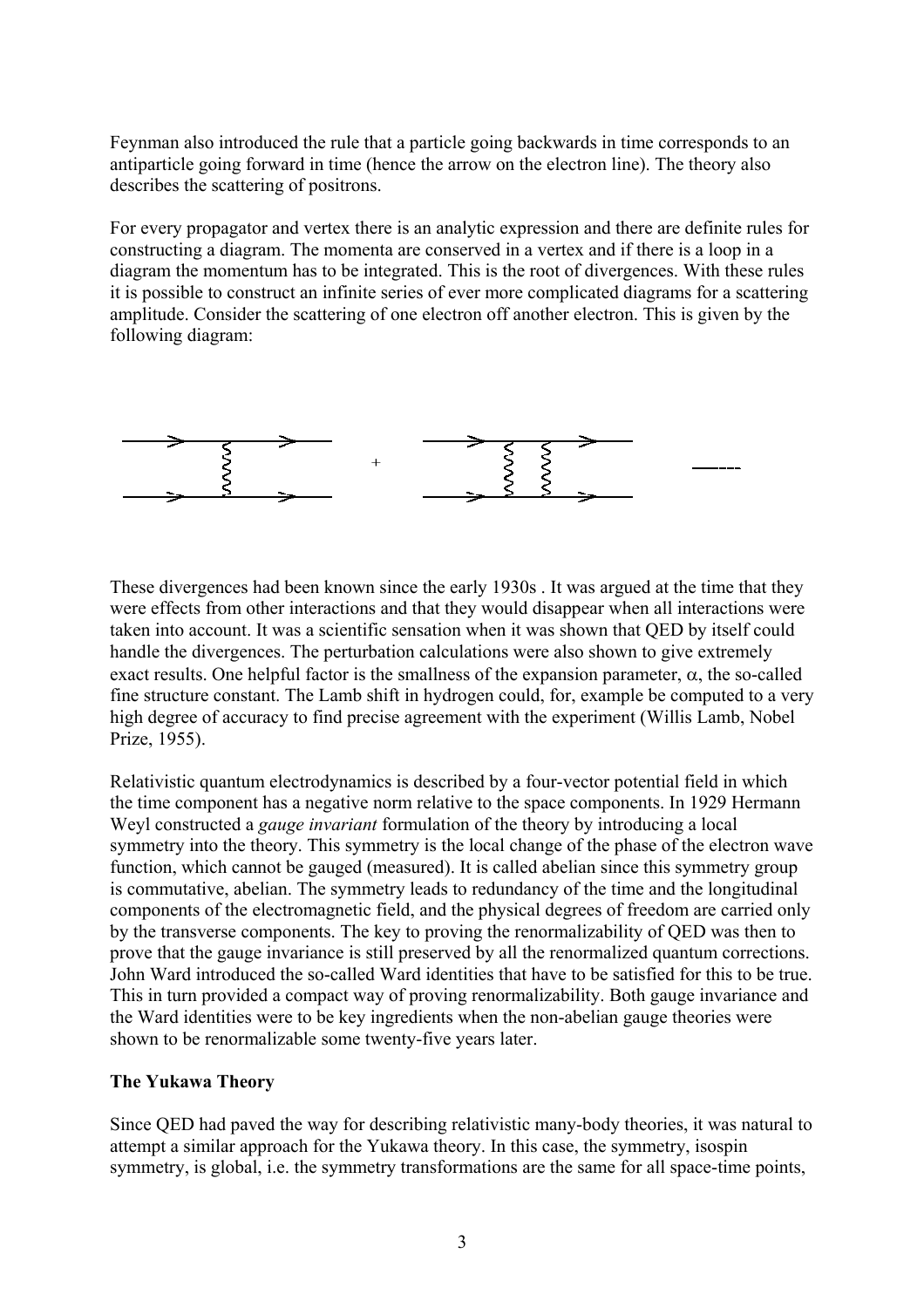and there is no need for Ward identities. Again propagators can be introduced for the nucleons, the protons and the neutrons, and for the pions that were known to exist with the electric charge –1, 0 or 1. A natural three-point coupling was also at hand. The Feynman rules:

nucleon propagator

pion propagator



three-point vertex



the simple scattering term



describe the rough behaviour of the strong force, being the first term in a series expansion. This theory can also be shown to be renormalizable. However, when compared with the experimental results, it was found that the effective coupling strength is larger than 1 (about 14). Such a perturbation theory is meaningless, since every new order is larger than the previous one. The number of diagrams also increases rapidly with every higher order. This means that no mathematical results on asymptotic series can be used.

#### **The Proliferation of Elementary Particles**

The failure of the Yukawa field theory to describe the strong nuclear forces satisfactorily led the physics community to doubt the relevance of relativistic quantum field theories. Perhaps the success of QED was an accident; in order to describe the other forces some alternative formalism would perhaps be needed. Many such attempts were made in the following years.

However, the great experimental developments of the 1950s also showed that a theory involving only nucleons and pions must be incomplete. When the new particle accelerators at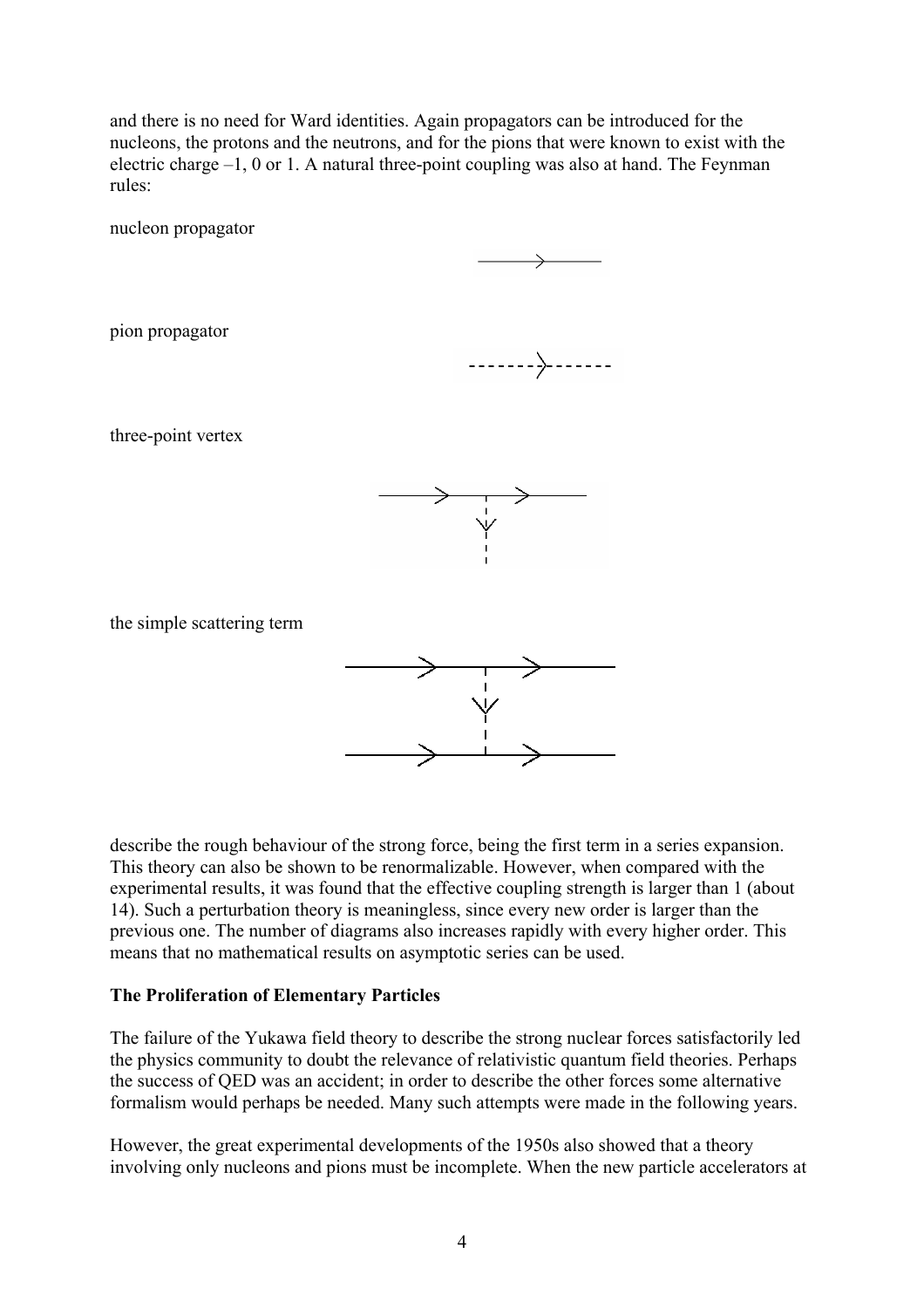CERN in Geneva and Brookhaven in the USA were brought into operation in 1959–60, many new strongly interacting particles were discovered. Most of them were extremely short-lived with a lifetime of  $10^{-23}$  s. Some of them, like the pions, had a lifetime of typically  $10^{-6}$  to  $10^{-10}$ s. The latter ones decay by the weak nuclear force, while the short-lived ones decay by the strong force. This development showed that, in order to understand the basic laws of Nature, the basic building blocks of Nature must also be known. The physicist to bring order to this plethora of particles was Murray Gell-Mann (Nobel Prize, 1969). Gell-Mann was a dominant figure in theoretical elementary particle physics from the mid-1950s to the 1970s. He realized that in order to find a systematic description of all these particles, they must be classified by new quantum numbers. There must be other symmetries in Nature that are not directly related to space and time. In 1959 he introduced the symmetry group SU(3) to classify the particles stable under the influence of the strong force. Yuval Ne'eman also put this idea forward. The short-lived particles were also found to follow this symmetry pattern and during the 1960s it was found empirically that the spin quantum number grows linearly with the squared mass, leading to so-called Regge trajectories, i.e. diagrams showing the spin as a function of the squared mass. (The string theory came as a possible model for the scattering among these particles.) This indicated that the short-lived particles are higher excitations of the more stable ones, and in 1964 Gell-Mann and George Zweig introduced the quark concept. With the help of three quarks and their antiparticles it was possible to build up all the particles known at that time. It would have been natural to consider a quantum field theory for quarks, but field theories were quite discredited, as we have seen, and other ways were investigated to understand the physics of quarks. Gell-Mann used a free quantum field theory for quarks to extract the conserved currents of the new charges to study their commutation relations. He then postulated that the physical currents satisfy the same relations. These current algebras were studied intensively during the late 1960s and were instrumental in the developments of the theories for both the weak and the strong interactions.

#### **Non-Abelian Gauge Theory**

In 1954 Chen-Ning Yang (Nobel Prize, 1957) and Robert Mills constructed a non-abelian gauge field theory based on the isospin group SU(2) in an attempt to describe a quantum field theory for the nucleons. The Swedish physicist Oskar Klein had discussed similar ideas in 1938, but the outbreak of the war and the emphasis on other problems meant that this idea faded away. The Yang-Mills theory was criticized, especially by Wolfgang Pauli (Nobel Prize, 1945), since the theory contained a massless vector particle mediating the force. No such particle was known and, as noted above, such a particle would mediate a force with a long range instead of the short-range force of the strong interactions. The idea did not catch on. Instead, the great development around this time was the discovery by Yang and Tsung Dao Lee (Nobel Prize, 1957) that parity is broken in the weak interactions. Shortly thereafter, an effective quantum field theory (the V-A theory) was formulated for the weak interactions by Robert Marshak and George Sudarshan, and by Feynman and Gell-Mann, extending earlier ideas of Enrico Fermi (Nobel Prize, 1938). This theory was non-renormalizable so the quantum corrections could not be trusted, but since the coupling strength of the weak force is very small the first term is often good enough. This was clearly an embryo of a correct theory. Both Schwinger and Gell-Mann proposed that the underlying theory should be a non-abelian gauge field theory, but it was commonly believed that such theories were not renormalizable. Furthermore the weak interactions were also known to have a short range, while non-abelian theories lead to long-range forces. This idea was a tempting one, however, and it survived, but it was pursued only by a small number of physicists.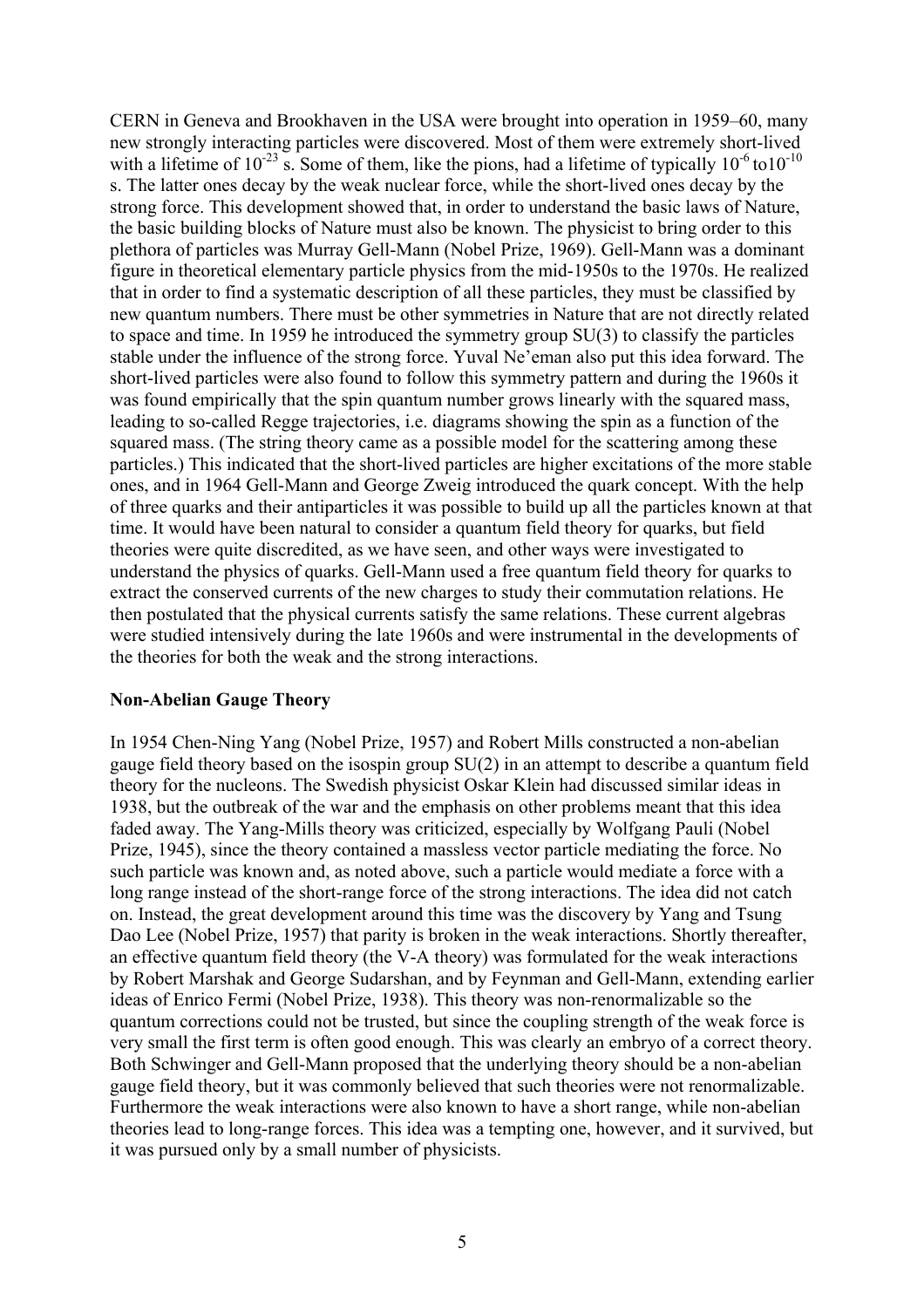## **Spontanteous Symmetry Breaking**

Another remarkable development came around 1960 when Yôichirô Nambu extended ideas from superconductivity to particle physics. He had previously shown that the BCS ground state (Nobel Prize to John Bardeen, Leon Cooper and Robert Schrieffer, 1972) has a spontaneously broken gauge symmetry. This means that, while the underlying Hamiltonian is invariant with respect to the choice of electromagnetic gauge, the BCS ground state is not. This fact cast some doubts on the validity of the original explanation of the Meissner effect within the BCS theory, which, though well motivated on physical grounds, was not gauge invariant. Nambu finally put these doubts to rest after earlier contributions by Philip Anderson (Nobel Prize, 1977) and others had fallen short of providing a fully rigorous theory. In the language of particle physics the breaking of a local gauge symmetry, when a normal metal becomes superconducting, gives rise to a finite mass for the photon field inside the superconductor. The conjugate length scale is nothing but the London penetration depth. This example from superconductivity showed that a gauge theory can give rise to small length scales if the local symmetry is spontaneously broken and hence to short range forces. In his paper of 1960 Nambu studied a quantum field theory for hypothetical fermions with chiral symmetry. This symmetry is global and not of the gauge type. He assumes that it is spontaneously broken, and he can then show that there is a bound state of the fermions, which he interprets as the pion. This result follows from general principles without detailing the interactions. If the symmetry is exact, the pion must be massless. By giving the fermions a small mass the symmetry is slightly violated and the pion is given a small mass. Note that this development came four years before the quark hypothesis. Nambu could even work out results for some scattering amplitudes for reactions emitting pions that agreed with experiments. In 1965 he proposed with Moo-Young Han that the field theory should be a nonabelian gauge theory, although they gave the fermions integer charges (in terms of the electron charge). In Gell-Mann's scheme the quarks have charges that are multiples of onethird charges. As we shall see, Nambu's field theory had all the relevant details of the correct theory , but it was perhaps too early and the focus was on other problems at the time.

Nambu's understanding of spontaneously broken gauge symmetry was incorporated in relativistic gauge field theories in 1964 by Robert Brout and François Englert and also by Peter Higgs. They showed that a spontaneously broken gauge field theory has vector particles with a mass, while gauge symmetry is still obeyed. At this stage all the relevant ingredients for a quantum field theory for the weak interactions with short range interaction were in place, but the common belief was that such a theory was non-renormalizable.

#### **Scaling and Asymptotic Freedom**

As mentioned above, the late 1960s were dominated by studies of current algebras. A new set of experiments was started in 1967 at SLAC, the linear accelerator at Stanford in the USA, where electrons were scattered off protons in deeply inelastic scattering processes. In 1968, Curtis Callan and David Gross related an asymptotic integral of the cross section to a certain commutator involving the electromagnetic current and obtained a sum rule that could be tested. This result was generalized by James Bjorken, who studied the case when the momentum approaches infinity. By performing the calculations in an unphysical region where the momentum transfer is imaginary, he proved that the cross section does not depend separately on  $v=E-E'$  (the energy loss) and  $q^2$  (the squared momentum transfer), which is the normal case, but only on the dimensionless variable  $x = q^2/2Mv$ . He then argued that the same should be true for physical momentum transfers in the asymptotic limit. This phenomenon is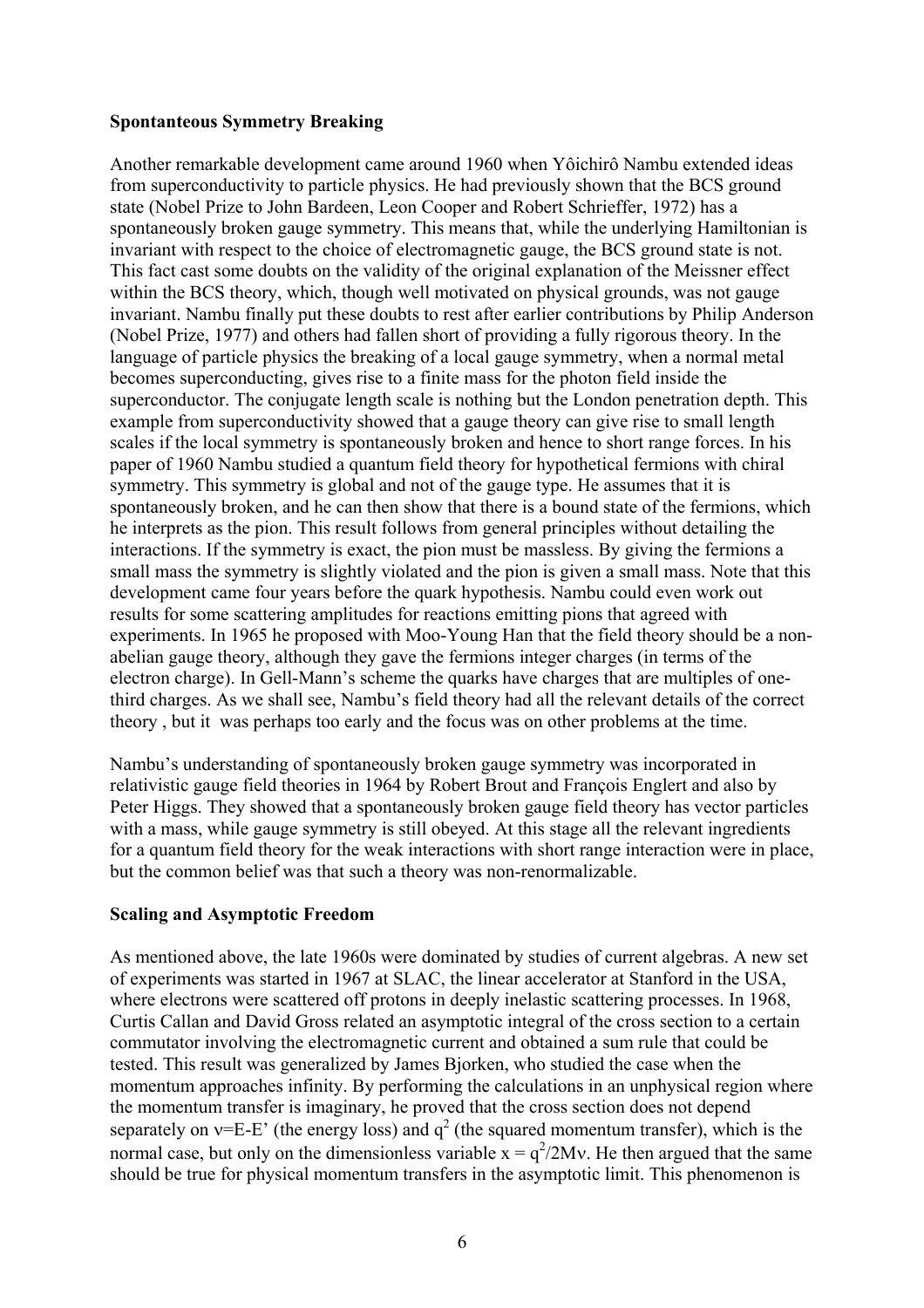called 'scaling' and it was found to agree with the SLAC experiments (Nobel Prize to Jerome Friedman, Henry Kendall and Richard Taylor 1990).

Bjorken's paper contained far-reaching assumptions, but the fact that they led to the experimentally verified scaling had a great impact on the physics community. The idea now was to understand how a physical theory could include scaling, and in 1970 Kurt Symanzik (d. 1983) argued that only a theory with a negative so-called β-function can imply scaling; the term "asymptotic freedom" was coined for this kind of theory. As early as the beginning of the 1950s Gell-Mann and Francis Low as well as André Petermann and Ernst Stückelberg had shown that the effective coupling in quantum electrodynamics is scale dependent. (The value of  $\alpha \approx 1/137$  is only valid for small momentum transfers.) This phenomenon is due to the renormalization scheme. It is true in any renormalizable quantum field theory, and scaling behaviour is governed by the β-function, which can be computed in perturbation theory. By interpreting the renormalization scheme in a new way, Kenneth Wilson (Nobel Prize, 1982) showed in the late 1960s , that the asymptotic behaviour of the coupling strength is uniquely governed by the β-function.

In the case of QED the β-function is positive, which means that the effective coupling increases with energy. Similarly it means that the effective charge diminishes the further away we measure it We can understand this intuitively in terms of screening. Virtual pairs of electrons and positrons screen the charge. This also agrees with our intuition. A negative βfunction is difficult to comprehend, since it corresponds to antiscreening. The force increases the further away we move from the charge and diminishes as it approaches the charge. It is as if an invisible rubber band connected the particles. The forces we know macroscopically, like the electromagnetic force and the gravitational force, do in fact get weaker the further away they are from a charge (mass). Asymptotic freedom seemed to be completely inconsistent with quantum field theory and such theories had very low credence. Was the idea of a quantum field slowly dying? This was the situation in 1971 when Gerhard 't Hooft (Nobel Prize with Martinus Veltman, 1999) published his proof that a non-abelian gauge field theory is renormalizable even in the spontaneously broken phase. Over the next year or so 't Hooft and Veltman cleared up all the details needed to complete the proof, and the result was one of the great sensations in modern physics. It was very quickly realized that such models had been proposed previously for the weak interactions and it now became clear that these models were theoretically consistent. This led to the Glashow-Salam-Weinberg model, which during the 1970s was proven to agree with the experiments. (Nobel Prize to Sheldon Glashow, Abdus Salam and Steven Weinberg, 1979).

The Glashow-Salam-Weinberg Model not only showed that the weak interaction is also described by a quantum field theory. It also indicated a common origin for the weak interaction and the electromagnetic interaction . But what about the strong interaction?

#### **A Quantum Field Theory for the Strong Interactions**

Symanzik himself discovered a quantum field theory with a negative β-function, namely one with a scalar field with a four-point interaction with a negative coupling strength. However, a theory of this kind is not well-defined, since it does not have a stable particle spectrum. This made the idea of a realistic quantum field theory with a negative β-function even more unlikely. Many a leading theorist expressed scepticism about the possibility of a quantum field theory for the strong interactions. In the summer of 1972 at a conference in Marseille, Symanzik called attention to the need for a negative β-function and urged 't Hooft to report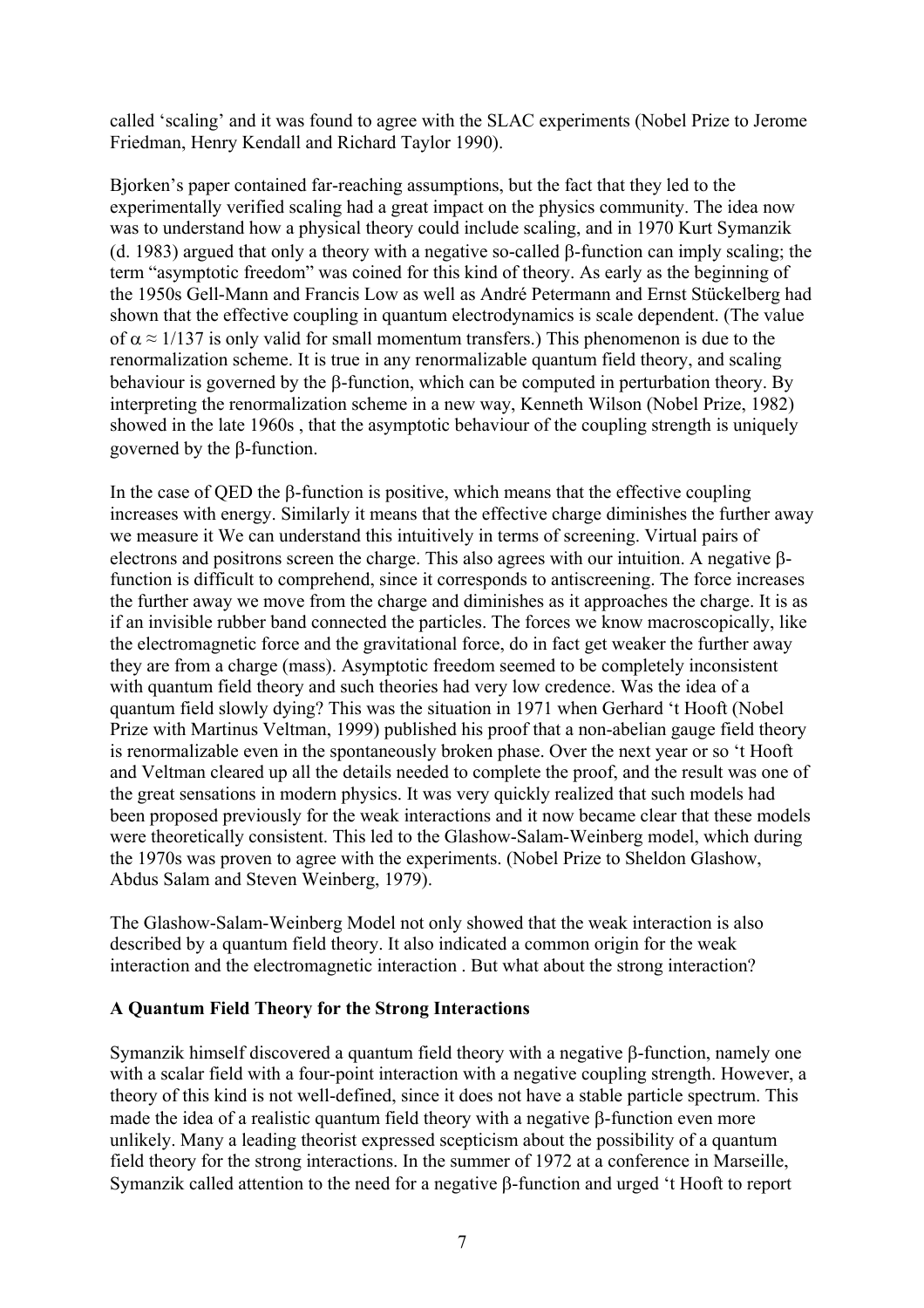on a calculation he had performed for a non-abelian gauge theory. Gerardus 't Hooft wrote the correct negative result on the board, but neither he nor Symanzik pursued it further. Consequently, the result was not spread and remained unknown to the rest of the physics community. In the USA many of the leading universities, notably Princeton, with David Gross´s group and Harvard with Sidney Coleman´s group, set up programmes to investigate all possible quantum field theories to find out if any of them could be asymptotically free. At Princeton, Gross and his collaborator, the graduate student Frank Wilzcek, investigated nonabelian quantum field theories. At Harvard, the graduate student David Politzer carried out the same investigation. This calculation, nowadays standard and included in textbooks, was then quite demanding, so it took some time for the surprising result to appear. In the spring of 1973 Gross, Wilczek and Politzer reported in two consecutive papers in Physical Review Letters the coinciding result, a negative β-function. Both groups realized the significant consequences of this result, which took the physics community by storm. Gross and Wilczek and others followed up directly with a proposal for a quantum field theory for the strong interactions, a non-abelian gauge field theory based on the gauge group SU(3) for quarks with massless vector particles mediating the force. These particles were to be named 'gluons'. A similar theory had been proposed a year earlier by Harald Fritzsch and Gell-Mann in an attempt to catalogue all possible models and it was essentially the same model that Nambu had proposed many years earlier. Asymptotic freedom selected it as the unique possibility. The gauge group SU(3) introduced a 'colour' charge for every particle. A charge of this kind had already been proposed in the mid-1960's by Han and Nambu and in a similar way by Oscar Greenberg in order to solve a problem concerning statistics in the quark model.

A quantum field theory for the strong interactions had finally been established and it was named Quantum ChromoDynamics (QCD). While the problem of getting a short range interaction is solved in the electro-weak theory by spontaneous symmetry breaking of the gauge symmetry, the solution for the strong interactions is much more intricate. QCD is built not from the strongly interacting particles seen in experiments but by more fundamental particles which, through spontaneous symmetry breaking of global symmetries and asymptotic freedom, form bound states which have short range interactions.

#### **A More Detailed Study of Asymptotic Properties of Quantum Field Theories**

The remarkable result of the studies of Gell-Mann, Low, Petermann and Stückelberg concerning the renormalization properties of QED is that the asymptotic form of the photon propagator is governed by zeros in a function of the coupling constant (the charge), which is computable in a perturbation series. The underlying idea is the following: A renormalizable function contains two types of parameters, those with a positive dimension in terms of mass and those that are dimensionless. When considering a Green's function for large space-like momenta (where there are no singularities) the parameters with positive dimension can be neglected. Hence the computation can be performed as in a massless theory. In such a theory there is no scale. The idea is then that a simple dimensional analysis will decide the form of the amplitudes. This is called naïve or canonical scaling. However, it does not hold in reality, since the theories contain a hidden mass scale. When renormalizing a theory a mass scale,  $\mu$ , must be introduced at which the renormalization terms are subtracted. This is performed away from the mass-shell to avoid singularities due to the masslessness of the photon. The theory cannot depend on this scale and this leads to a differential equation for the renormalized Green's functions. (These are proportional to the unrenormalized ones, which do not depend on  $\mu$ ; hence they satisfy the differential equation that the derivative with respect to  $\mu$  acting on it is zero.) A change in the subtraction point is compensated by a corresponding change in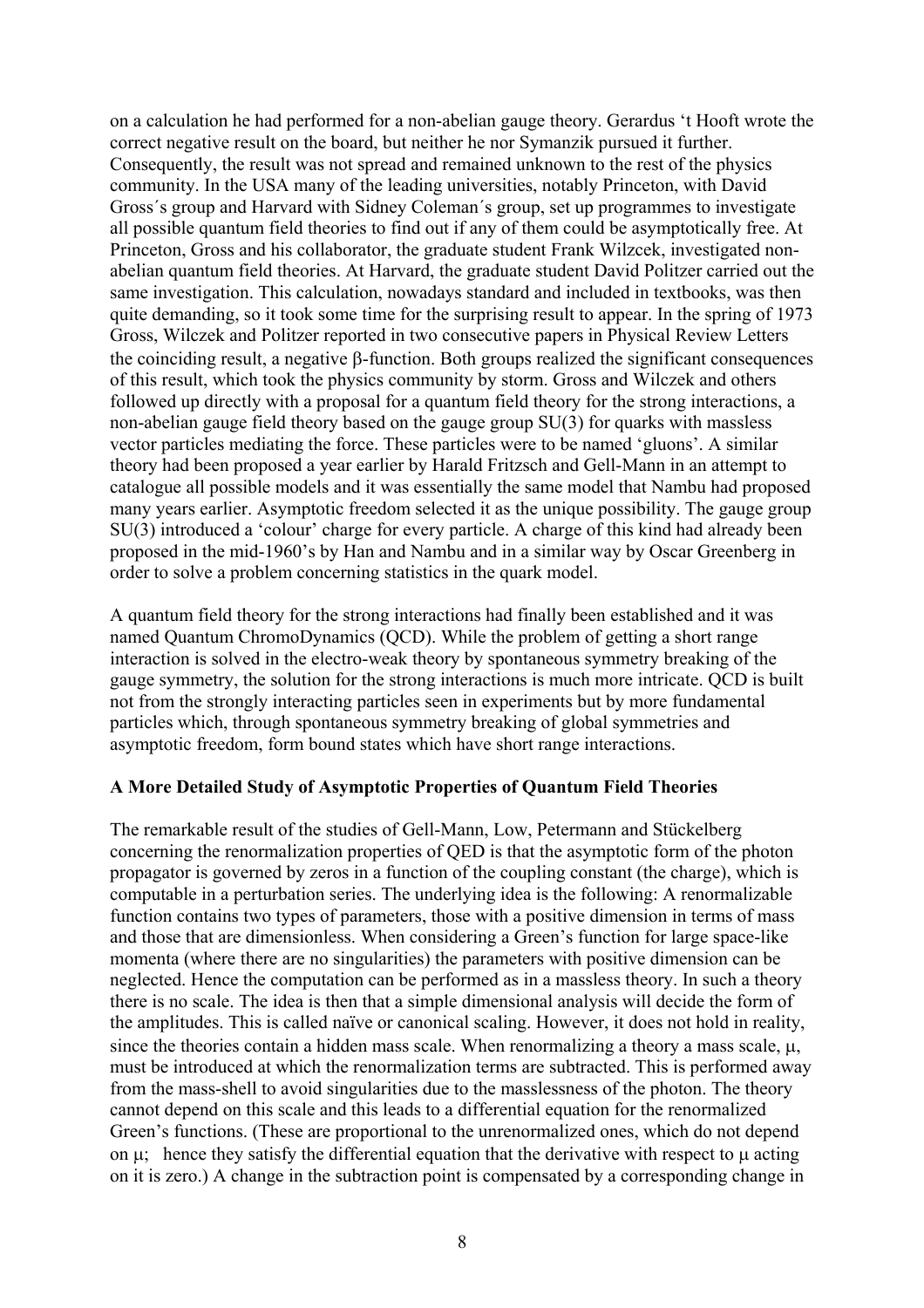the charge and the scale of the momenta. In this way Green's functions for one set of momenta and charges can be related to Green's functions at other values of those parameters. In particular the asymptotic behaviour at high momenta can be related to amplitudes for some fixed values of the momenta. The ultraviolet behaviour of amplitudes can then be estimated by computing the asymptotic value for the coupling constant. This can be computed by finding the zeros of a certain function, the β-function. This function is simply

 $β = μ∂g/∂μ,$ 

where g is the coupling constant and all other parameters are kept fixed. By scaling all momenta in a Green's function uniformly  $p \to \lambda p$  and writing  $t = \ln \lambda$ , the effective coupling constant  $g_e$  satisfies the equation

 $dg_e(t,g)/dt = \beta(g_e)$ ,  $g_e(0,g) = g$ .

Suppose there exists a solution

lim  $g_e(t,g) = g_\infty$ .  $t \rightarrow \infty$ 

We then say that  $g_{\infty}$  is an ultraviolet fixed point. Such points are determined by the zeros of β(g). Thus if β(g) has a simple zero at g<sup>∞</sup> this will be ultraviolet stable if

 $\beta(g_{\infty}) = 0$ ,  $d\beta(g_{\infty})/dg \leq 0$ .

A zero of β at  $g_0$  at which  $d\beta(g_0)/dg > 0$  is said to be an infrared stable fixed point since g approaches such a point when  $t \rightarrow -\infty$  ( $\lambda \rightarrow 0$ ). A coupling of this kind grows with higher momenta. This is the case for QED and Lev Landau (Nobel Prize, 1962), Alexei Abrikosov (Nobel Prize, 2003) and Isaac Khalatnikov discovered as early as 1954 that the perturbation theory is meaningless when the momenta reach values of the order  $e^2 \ln(p^2/m^2) \approx 1$ . This means that QED is not really a consistent theory by itself.

As mentioned above, a gauge theory has a redundancy since four field degrees of freedom are used to describe two physical transverse degrees of freedom. Local gauge symmetry allows this formulation since in order to compute a physical quantity we must constrain the field, i.e. specify a gauge. Gross, Wilczek and Politzer chose to perform the calculation in the so-called Landau gauge, where the vector field  $A^{\mu}$  must satisfy the constraint  $\partial_{\mu} A^{\mu} = 0$ . In order to compute the β-function, the first quantum corrections to the wave function renormalization and to the three-point coupling must be calculated. This can be done with the techniques developed by 't Hooft and Veltman. With the Feynman rules

Gluon propagator

$$
\smash{\sim}{\sim}{\sim}{\sim}
$$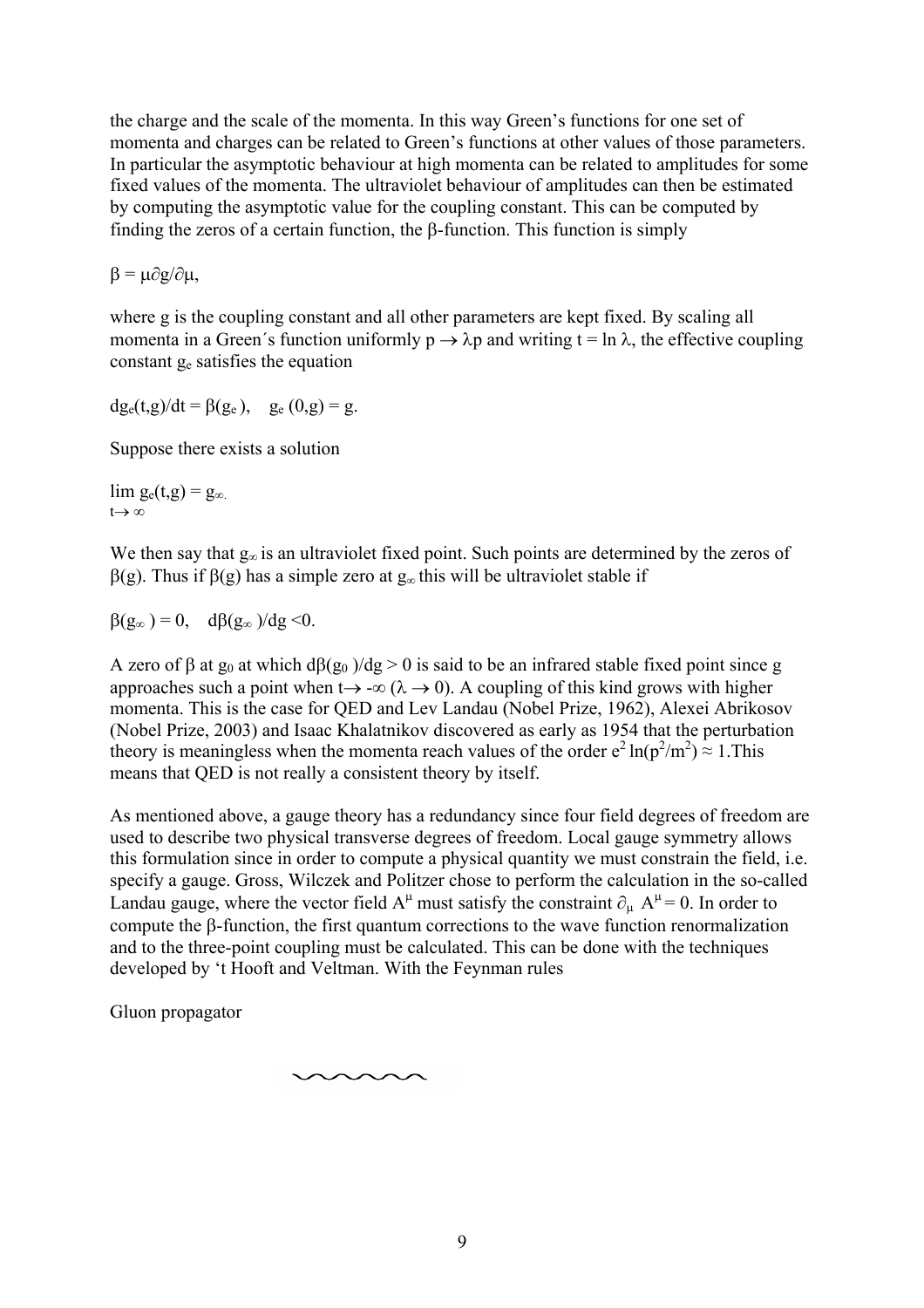Quark propagator

Three-point gluon coupling



Four-point gluon coupling

Gluon-quark coupling



the relevant diagrams to be calculated are:

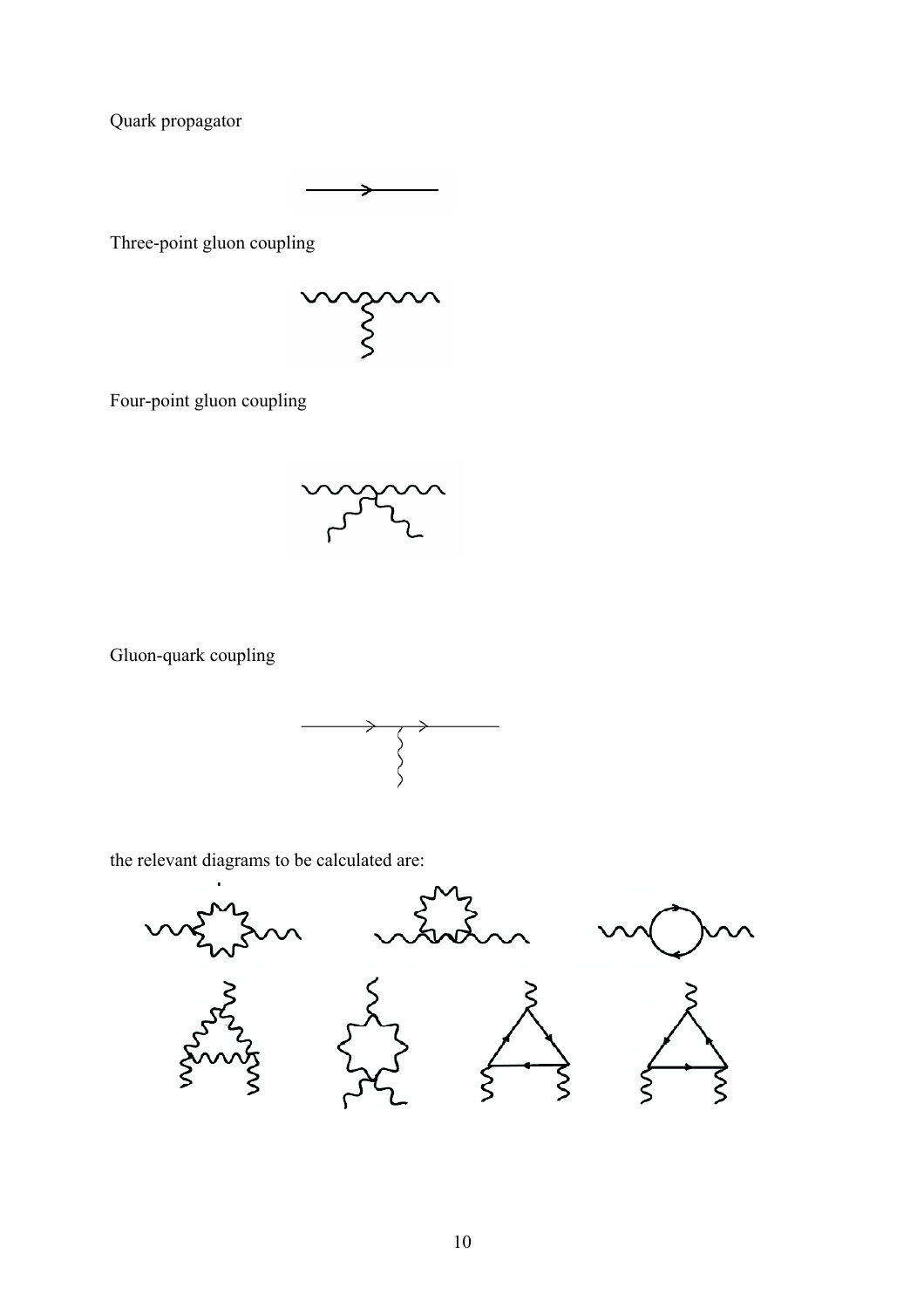There are also similar diagrams with a so-called "ghost" in the loops; this "ghost" is there as a consequence of the gauge invariance. The final result is

$$
\beta (g) = -g^3/16\pi^2 [11/3 C_2 - 4/3 T(R)] + O(g^5),
$$

where  $C_2$  is the value of the quadratic Casimir operator for the gauge group in the adjoint representation, the one of the vector field, and T(R) the corresponding Casimir operator for the quark representation, the fundamental one. The function  $\beta$  (g) is negative as long as the latter one, which depends on the number of quarks, is not too big. In the case of the colour gauge group SU(3) it is negative as required and asymptotic freedom is proven.

#### **Experimental Support for Asymptotic Freedom and QCD**

The instant success of QED was ensured by the fact that the theoretical results could be compared with experiments and that the agreement was extremely precise. Over the years the comparisons have been further improved and for certain physical quantities the agreement is now 1:10<sup>9</sup>. A limit has now been reached where other interactions through higher order quantum corrections must be taken into account.

The weak part of the electro-weak theory was slightly harder to test precisely. It agreed with the old effective theory to the first order and the real tests were the new particles and phenomena that it predicted. Neutral currents were readily discovered at CERN in 1973, but it took another ten years to discover the heavy intermediary vector particles, the Z- and Wbosons, at CERN (Nobel Prize to Carlo Rubbia and Simon van der Meer, 1984). A key discovery before that was the parity breaking in atomic physics that the model predicted. This model is now very well tested and agrees with all experiments.

QCD was even more difficult to test precisely. The main reason is that the basic particles of the model, the quarks and the gluons, do not exist as free particles and cannot therefore be accelerated in a particle accelerator or be detected directly in a particle collision. Even so, the experimental verification over the years, especially at CERN's LEP accelerator is very impressive. Both Gross and Wilczek, and Politzer very quickly checked that the gross behaviour of the SLAC experiments followed from the model. The colour concept also got early support from hadron production and muon-pair production in the electron-positron collisions at the ADONE accelerator outside Rome in the early 1970s. The results were consistent with the factor 2 that three colours give rise to, in contrast to the 2/3 in the absence of colour. In the late 1970s, at PETRA in Hamburg, events with three jets were observed for the first time that could be interpreted as one gluon and two quarks that subsequently decay into hadrons.

Asymptotic freedom means that the effective coupling constant decreases with energy: by now this is very well established in the experimental results. In the figures below the effective coupling constant, called  $\alpha_s$ , is shown as a function of energy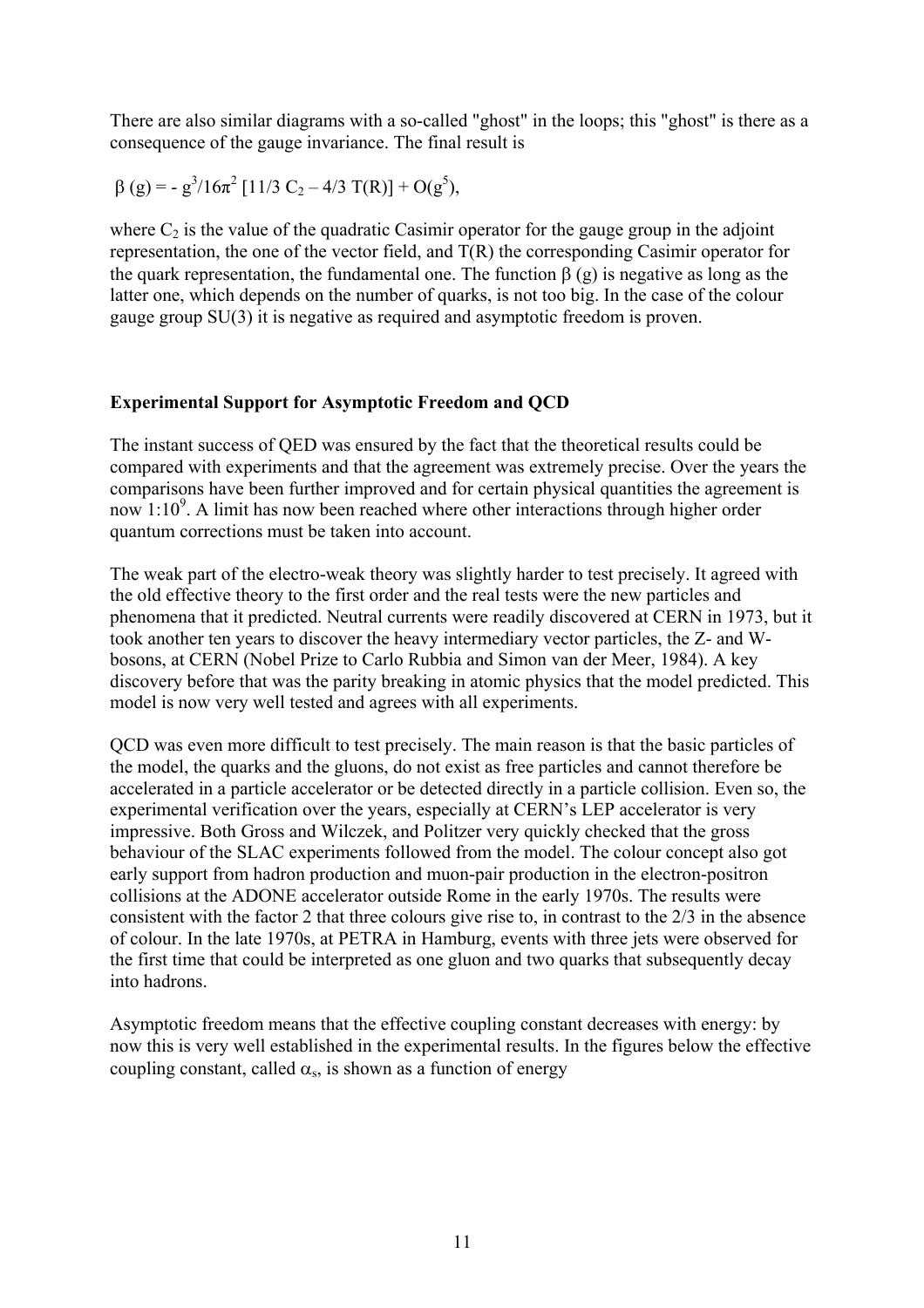

The left-hand panel shows a collection of different measurements by S. Bethke from High-Energy International Conference in Quantum Chromodynamics, Montpellier 2002 (hepex/0211012). The right-hand panel shows a collection by P. Zerwas, Eur. Phys. J. C34(2004)41. JADE was one of the experiments at PETRA at DESY. NNLO means Next-to-Next-to-Leading Order computation in QCD.

Although there are limits to the kind of calculations that can be performed to compare QCD with experiments, there is still overwhelming evidence that it is the correct theory. Very ingenious ways have been devised to test it and the data obtained, above all at the CERN LEP accelerator, are bounteous. Wherever it can be checked, the agreement is better than 1%, often much better, and the discrepancy is wholly due to the incomplete way in which the calculations can be made.

#### **The Standard Model for Particle Physics**

QCD complemented the electro-weak theory in a natural way. This theory already contained the quarks and it was natural to put all three interactions together into one model, a nonabelian gauge field theory with the gauge group  $SU(3)$  x  $SU(2)$  x  $U(1)$ . This model has been called 'The Standard Model for Particle Physics'. The theory explained the SLAC experiments and also contained a possible explanation why quarks could not be seen as free particles (quark confinement). The force between quarks grows with distance because of 'infrared slavery', and it is easy to believe that they are permanently bound together. There are many indications in the theory that this is indeed the case, but no definite mathematical proof has so far been advanced.

The Standard Model is also the natural starting point for more general theories that unify the three different interactions into a model with one gauge group. Through spontaneous symmetry breaking of some of the symmetries, the Standard Model can then emerge. Such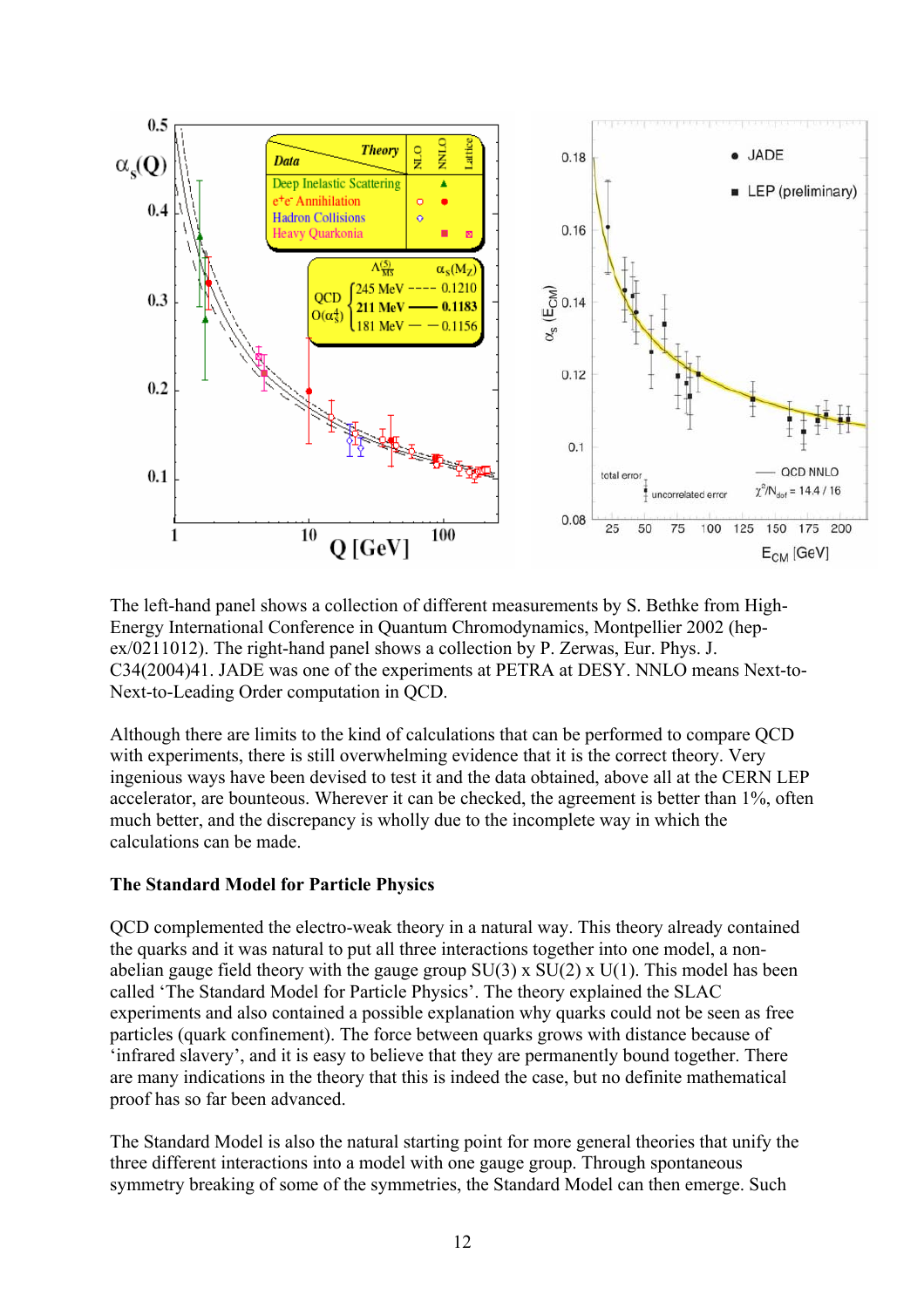theories are called Grand Unified Theories. Results from the LEP accelerator at CERN show that the three coupling constants, which have quite different values at lower energies, also have different energy dependence and coincide around  $10^{16}$  GeV if the present curves are extrapolated. To perform this extrapolation, a new extended spacetime symmetry, supersymmetry, must be introduced. The fact that the three interactions seem to unify also raises the question of what happens to the gravitational force. Can it be unified with the other three? Gravity is such a weak force that it can be neglected at present accelerator energies. However, at energies of the order of  $10^{19}$  GeV its strength is of the same order as the other three and cannot be neglected. There is a candidate for a truly unified theory, the 'Superstring Theory'. This theory states that the basic building blocks are one-dimensional objects, strings, which are so small that their extension is not revealed at the energies at which we measure today. The Superstring Theory contains supersymmetry as one of its basic symmetries and includes the Standard Model as well as the gravity theory. There is, however, no experimental evidence for this theory yet. Nevertheless, the framework is quite unique and there is a strong belief in the physics community that it could be the right way to find the unique theory that unifies all the interactions. Only the future can tell if this is true.

Shortly after the proof of the renormalizability of the non-abelian gauge field theories was announced, a flaw in the arguments was discovered. In certain cases there are quantum corrections that violate the gauge invariance. Such a theory is inconsistent. It is said to have an 'anomaly'. The only way to get rid of an anomaly is to show that the coefficient in front of it is zero. This is true if the theory contains full families of particles. In practice, this means that the theory cannot survive if it does not have both a u- quark and a d-quark, as well as a bquark and a t-quark. The discovery of the t-quark completed the third family of the Standard Model, hence the model is free of anomalies. In this way the discovery of anomalies further constrained the model, making it more unique.

Finally, much work with the non-abelian gauge field theories has made it utterly plausible that they are the only consistent quantum theories in four spacetime dimensions. It is necessary for such a theory to be asymptotically free if it is to be consistent. Hence QED cannot be a consistent theory by itself, as we have already indicated. It must be combined with a nonabelian theory. A combined theory solves the problem raised by Landau, Abrikosov and Khalatnikov. The work of Gross, Politzer and Wilczek was the key not only to the correct theory for the strong interactions. It also gave us the means to understand non-abelian gauge field theories as the uniquely consistent four-dimensional relativitistic quantum theories. These three scientists made the seminal discovery that started the exciting development of QCD that we have subsequently seen. Together with the conclusions of the experiments at the LEP accelerator and all the theoretical developments, it allows us today to conclude that the enigma of the strong interactions is solved. The Standard Model is, in fact, a final solution to the attempt started by Paul Dirac (Nobel Prize, 1933) to construct relativistically invariant quantum mechanics.

#### **Further reading**

The original papers:

- D. J. Gross and F. Wilczek, "Ultraviolet Behavior of Non-Abelian Gauge Theories", Phys. Rev. Letters **30** 1343 (1973),
- H. D. Politzer, "Reliable Perturbative Results for Strong Interactions", Phys. Rev. Letters **30** 1346 (1973).